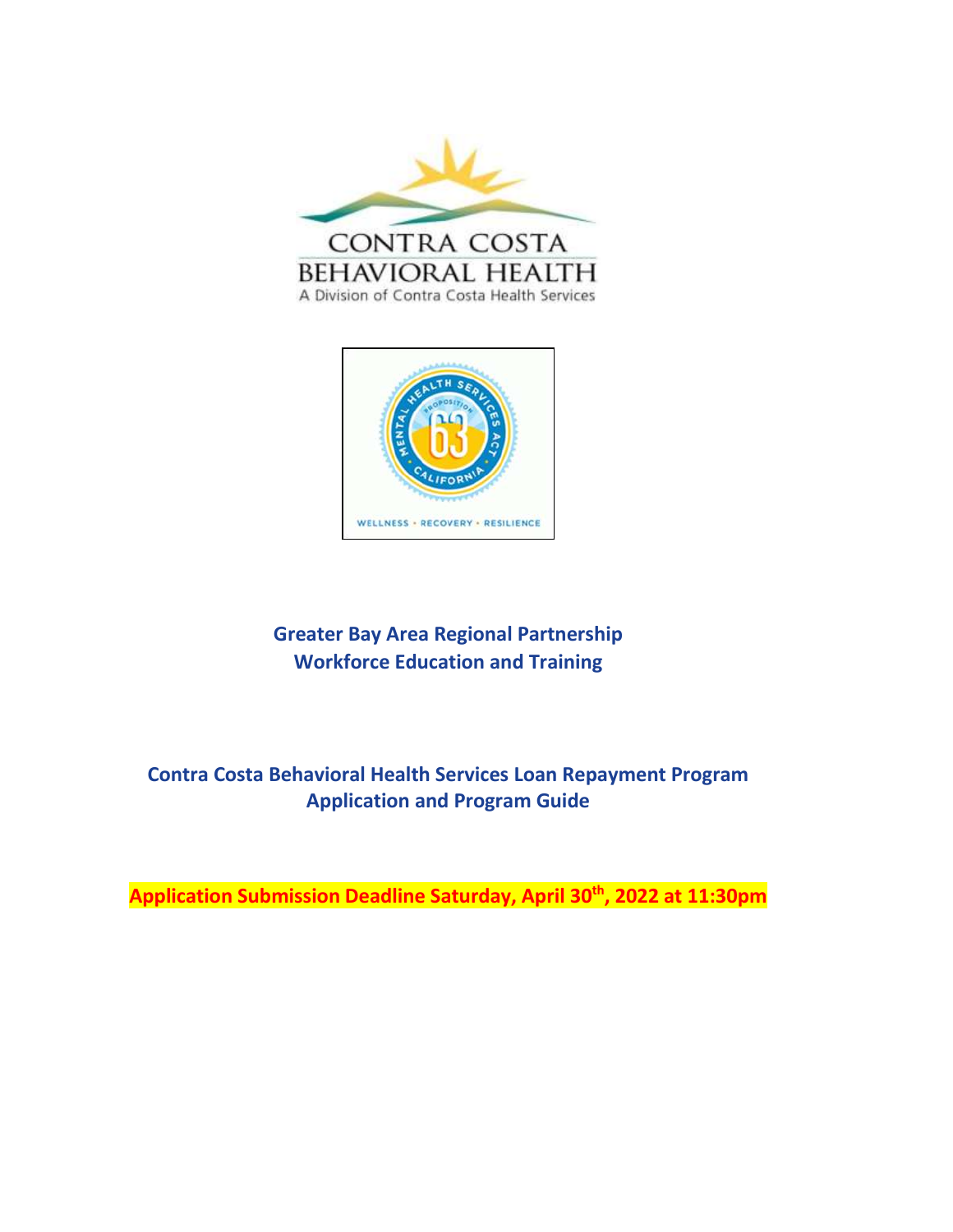### <span id="page-1-0"></span>**Executive Summary**

Contra Costa Behavioral Health Services (CCBHS) as a member of the Greater Bay Area Regional Partnership, and through the Mental Health Services Act (MHSA) Workforce Education and Training (WET) component has developed a Loan Repayment Program (LRP) opportunity. CCBHS, in collaboration with other counties in the Bay Area region, have partnered with the California Mental Health Services Authority (CalMHSA) and the California Department of Health Care Access and Information (HCAI) formerly known as Office of Statewide Health Planning and Development (OSHPD) to make this funding available to the public behavioral health system workforce. In Contra Costa County, this includes staff providers in specific classifications working under CCBHS, including Mental Health and Alcohol and Other Drug Services; as well as CCBHS contracted Community Based Organizations (CBOs) staff working in specific classifications.

This program will award up to \$10,000<sup>1</sup>in eligible educational loan repayment to qualified providers working within the Contra Costa public behavioral health system, which commit to a minimum 12-month service obligation in a recognized hard-to-fill or hard-to-retain position within the Contra Costa County public behavioral health system for a maximum of up to thirty-six months.

CCBHS anticipates that there will a large volume of questions and interested individuals and therefore all interested individuals are highly recommended to read this entire document prior to connecting with County Site Point of Contact to understand application and eligibility criteria as response time to questions may be delayed.

This program seeks to support diversity, equity and inclusion of qualified providers under the public behavioral health system which serve the most vulnerable populations within Contra Costa County in hard-to-fill/retain positions.

Page  $|1$  $1$  Only applicable towards qualifiable educations loans. See D. Qualifying and Non-Qualifying Educational Loans (page 5).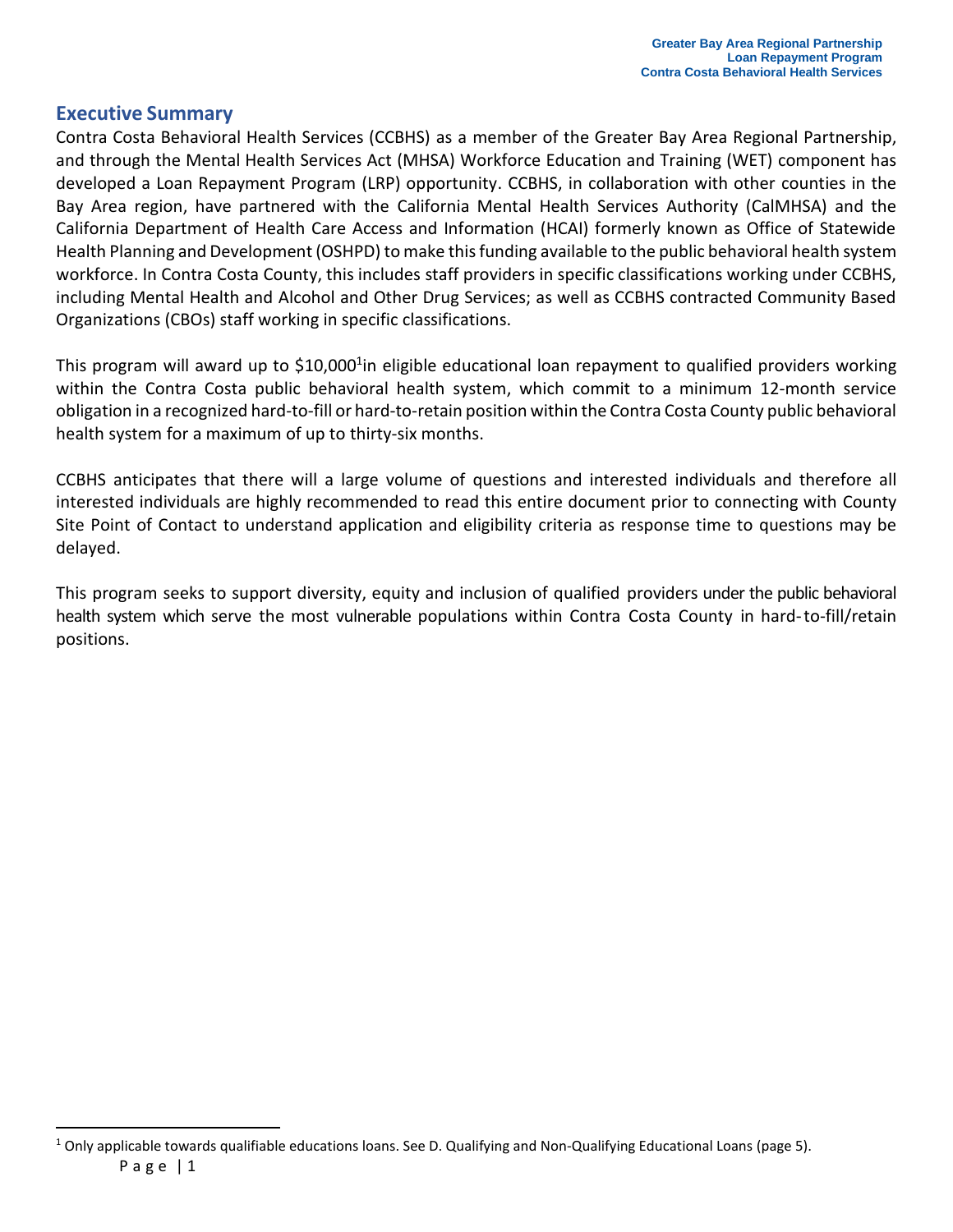# **Table of Contents**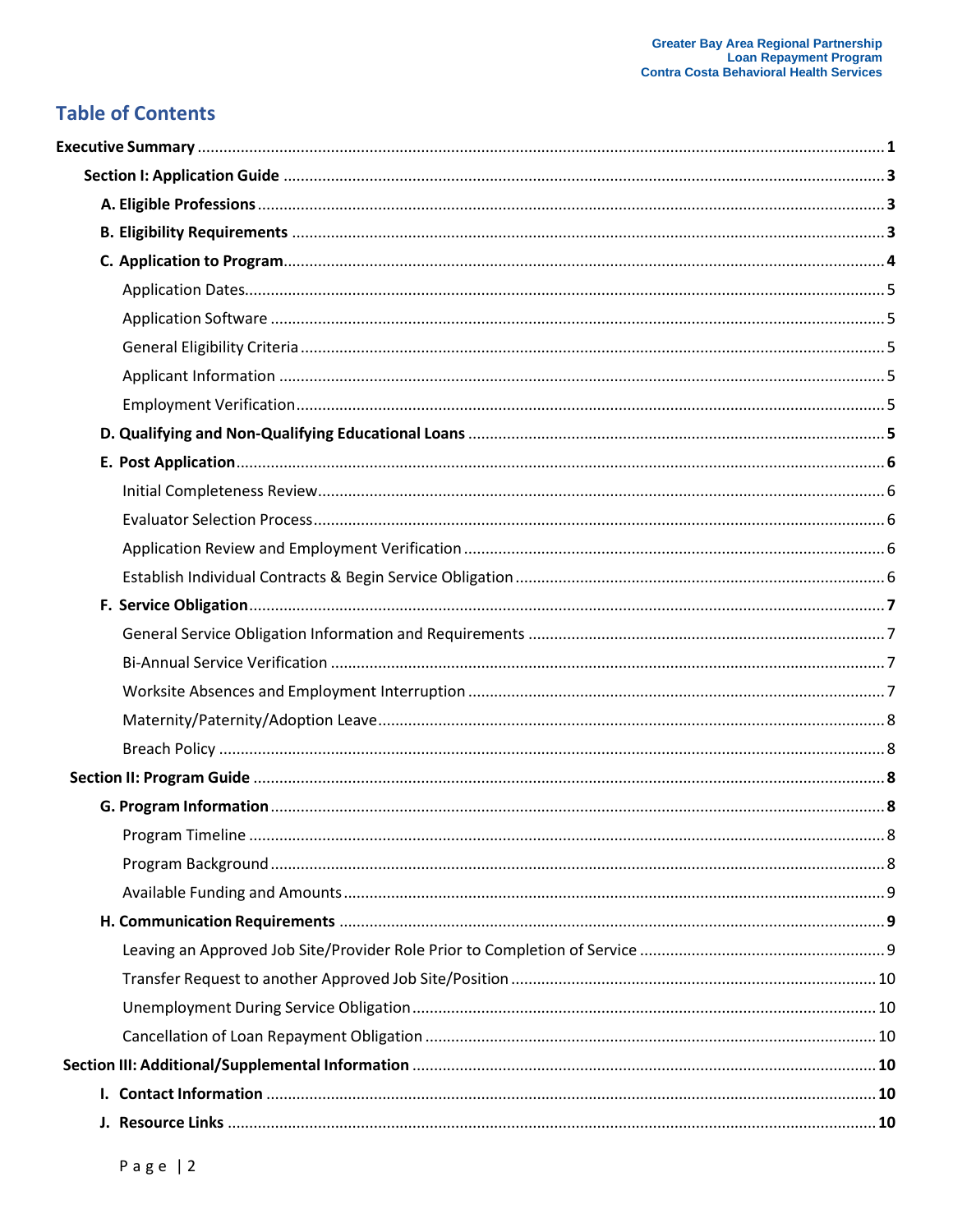## <span id="page-3-1"></span><span id="page-3-0"></span>Section I: Application Guide

## **A. Eligible Professions**

Eligible provider roles/classifications/positions for the program are:

| • Licensed or License Eligible Clinical Social Worker | • Peer Provider is someone providing behavioral                                                          |  |
|-------------------------------------------------------|----------------------------------------------------------------------------------------------------------|--|
| • Licensed or License Eligible Marriage and Family    | health services (mental health or substance use                                                          |  |
| Therapist                                             | treatment services) AND having personal lived                                                            |  |
| • Licensed or License Eligible Professional Clinical  | experience. Personal lived experience is personal                                                        |  |
| Counselor                                             | experience or having a close family member which                                                         |  |
| • Licensed or License Eligible Psychologist           | at any point in their life has had mental health                                                         |  |
| • Certified Substance Use Counselor                   | and/or substance use challenges, or systems                                                              |  |
| • Substance Use Counselor Trainee                     | involvement experience to include experience in the                                                      |  |
| • Registered Nurse                                    | public behavioral health system, foster care system,<br>or at any point in their life has been homeless. |  |
| • Mental Health Specialist                            |                                                                                                          |  |

## **B. Eligibility Requirements**

**Eligibility Requirement 1:** Applicants must meet all the criteria identified below in Eligibility Requirement 1 AND must meet at least one of the criteria identified in Eligibility Requirement 2 (page 4) to be eligible to apply.

**Eligibility Requirement 1 – Direct Service Staff**

#### **Work Hours & Location**

- If working within the Contra Costa Behavioral Health Services (CCCBHS) system, an individual must work be working 40 hours per week in an eligible role/classification/position AND be providing at minimum 20 hours per week of direct service to clients/consumers/peers. This includes staff under both Mental Health AND Alcohol and Other Drug Services (AODS).
- If working within a CCBHS contracted community based organization designated as part of the public behavioral health system providing services in Contra Costa County, either under Mental Health or Alcohol and Other Drug Services (AODS), an individual must be providing at minimum 20 hours per week of direct service to clients/consumers/peers to be eligible to apply.

**Any provider providing services to clients in a locked facility is not eligible to apply.**

### **Employment Status**

Must be employed in an eligible role/classification/position as identified in the application.<sup>2</sup>

### **Total Weekly Hours of Direct Service**

All applicants must provide at minimum 20 hours per week of direct service<sup>3</sup> to clients/consumers/peers in an butpatient or community setting.

<sup>&</sup>lt;sup>2</sup> Change of jobs to a different organization during the application or award period may be cause for disqualification, as it may void the minimum length of time and or service obligations. It is recommended that you contact the identified individual prior to any changes in scheduling, position, or employer, as this may affect your ability to meet service agreements and eligibility. In certain circumstances, a change of position/ employer may not affect eligibility, if this information is communicated to CCBHS prior to the change and falls under a CCBHS eligible position/ program.

<sup>&</sup>lt;sup>3</sup> Direct Service is defined as any of the following: services that generate units of service, opening or closing cases, crisis intervention, assessments, individual/family/group therapy, rehabilitation services, medication evaluation/consultation, integrated behavioral, evidence based practice interventions, as well as community defined practices.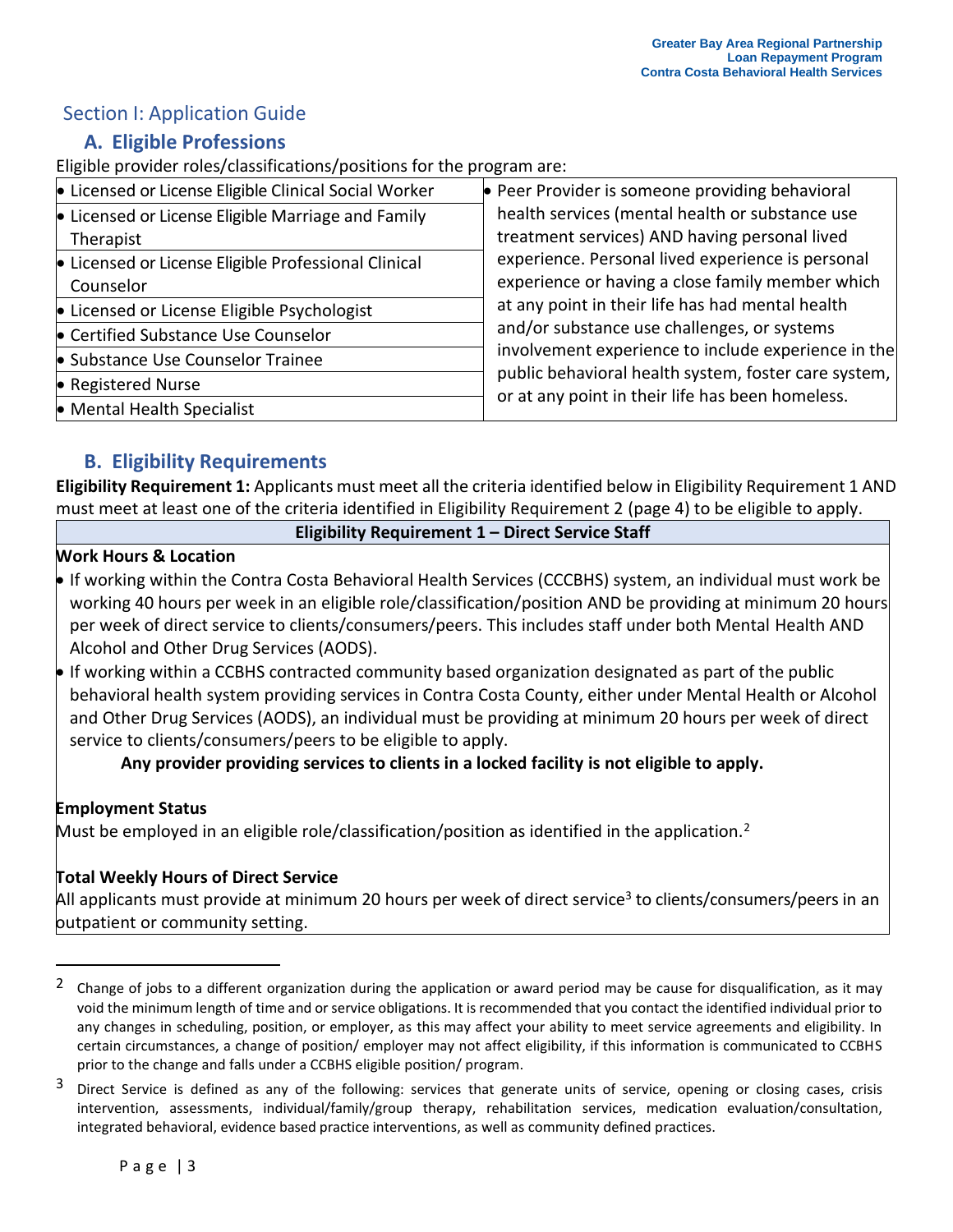**Eligibility Requirement 2:** Apart from meeting all the criteria identified in Eligibility Requirement 1, all applicants must also meet at least one of the criteria identified in Eligibility Requirement 2, to be eligible to apply.

| Eligibility Requirement 2 - AND at Least One of the Following Criteria |                                                                                       |  |
|------------------------------------------------------------------------|---------------------------------------------------------------------------------------|--|
| Priority for providers                                                 | • Must be fluent in English and one of the following languages: Spanish, Mandarin,    |  |
| who are fluent in                                                      | Cantonese, Vietnamese, Punjabi, Farsi, Portuguese, Dari, Arabic or Tagalog.           |  |
| English and at least                                                   | and/or                                                                                |  |
| one of the identified                                                  | Have lived experience as a client/consumer/peer (personal or family member            |  |
| languages and/or                                                       | experience). This may be defined as having personal experience or being a family      |  |
| who identify with                                                      | member of someone who has had mental health/substance use challenges, or may          |  |
| cultural and linguistic                                                | have had at any point in their life systems involvement experience; such as having    |  |
| capacity of                                                            | personal experience or had a close family member with experience in the public        |  |
| communities served.                                                    | behavioral health system, foster care system or has at any point been homeless.       |  |
| <b>OR</b>                                                              |                                                                                       |  |
| Providers in hard-to-                                                  | • Providers who work in programs delivering services to:                              |  |
| fill/retain positions,                                                 | 1. Children and Transition Age Youth (Ages 0 - 25)                                    |  |
| or those who possess                                                   | 2.LGBTQIA2S+                                                                          |  |
| experience or                                                          | 3. Clients in forensic behavioral health/or who are justice-involved. Clients may not |  |
| expertise in hard-to-                                                  | be in a locked facility and should be receiving services through outpatient           |  |
| fill/retain positions. <sup>4</sup>                                    | treatment or in a community based setting.                                            |  |
|                                                                        | 4. Providers who have proven experience serving Latina/Latino/LatinX/Hispanic,        |  |
|                                                                        | Asian, Pacific Islander, African American/Black and indigenous communities.           |  |
|                                                                        | • Providers with integrated care experience/expertise (i.e. integrated primary        |  |
|                                                                        | care/behavioral health care experience/expertise).                                    |  |

## **C. Application to Program**

<span id="page-4-0"></span>The first step to applying is to submit an initial application for the program through the California Department of Health Care Access and Information (HCAI), formerly known as the Office of Statewide Health Planning and Development (OSHPD). Thissection ofthe ProgramGuide will outline how and where a user can access application information and what information applicants will need before and during the application process.

There are four distinct parts to the application:

- 1. General Eligibility Criteria
- 2. Applicant Personal Statements
- 3. Applicant Information
- 4. Applicant Employment Verification (this document is issued outside of the standard application)

As part of the requirements of the program, awarded applicants may not serve multiple service obligations concurrently and must be in service of the program during the agreed upon 12-month service obligation within. In summary, applicants must ensure they are not participating in any other educational loan repayment program

<sup>&</sup>lt;sup>4</sup> To receive credit, your will be asked clearly to identify your qualifying program, job functions direct service hours, and employer information on a later issued "Employment Verification," form in the Loan Repayment section.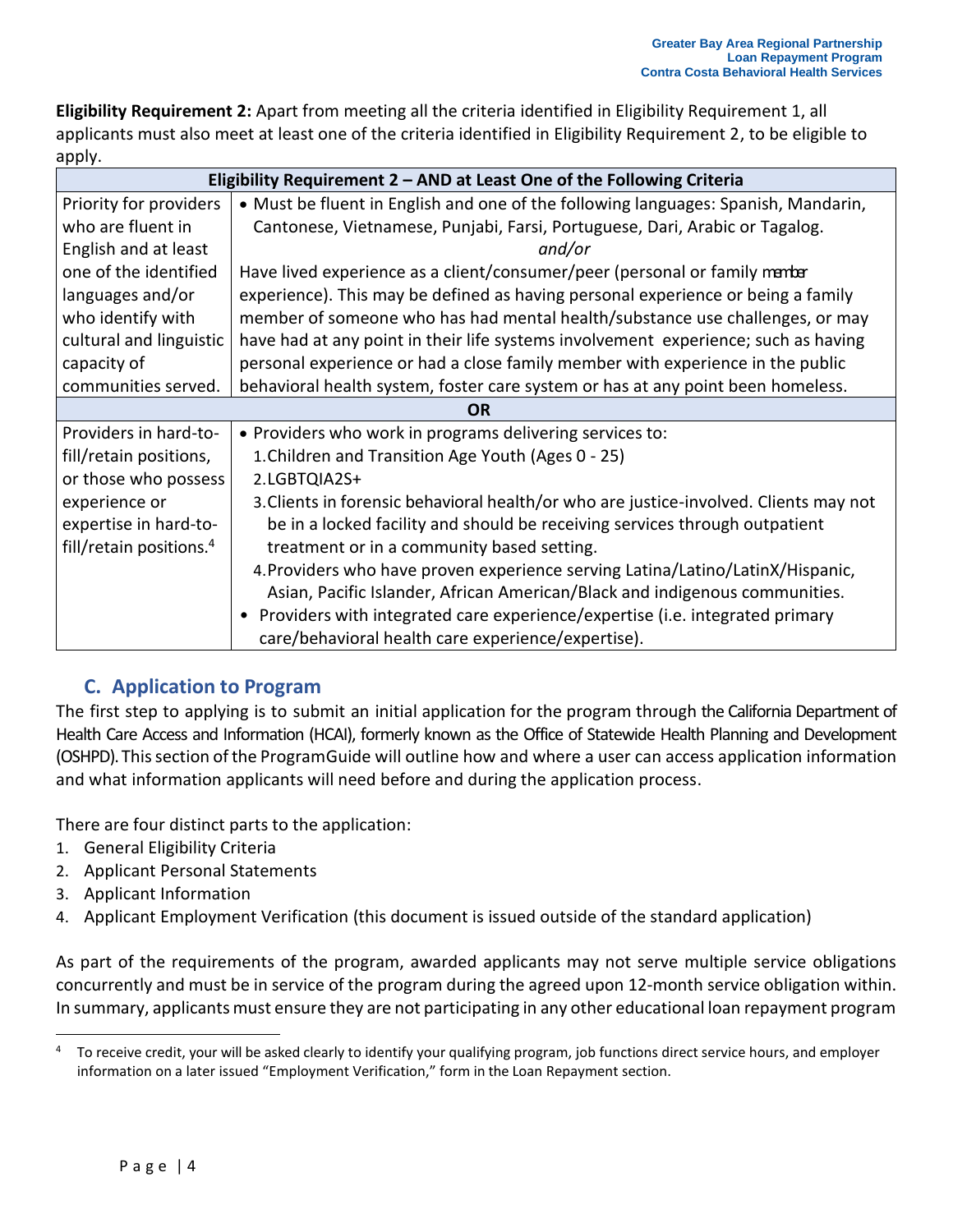from any federal, state, or local agency during the same period as this loan repayment program.

#### <span id="page-5-0"></span>**Application Dates**

The open application period for the program run from Tuesday, March 15<sup>th</sup>, 2022 and close Saturday, April 30<sup>th</sup>, 2022 at 11:30pm. Upon completion and initial review of the application by HCAI, CalMHSA will receive the applicant data from HCAI. Once received, CalMHSA will process for the secondary steps of the application, which may include requesting applicants to submit a supplemental application/questionnaire that assesses additional county-level eligibility criteria.

#### <span id="page-5-1"></span>**Application Software**

All WET Loan Repayment Program applicants will be utilizing HCAI's Central Application portal to submit their applications. The application portal is web-hosted and will be utilized to collect all applicant information except applicable county-level eligibility criteria, loan and lender information, and employment verification. The portal is located here: [HCAI WET Central Application.](https://oshpd.sjc1.qualtrics.com/jfe/form/SV_8Jt1BS52a39kCdn)

CalMHSA will be utilizing DocuSign to facilitate the process of acquiring an employment verification form from all applicants. DocuSign is a secure and simple online tool that allows electronic transmissionof documents that require review and electronic signature from recipients while maintaining the security of the information transmitted.

#### <span id="page-5-2"></span>**General Eligibility Criteria**

The first section of the application will establish that applicants meet the basic necessary eligibility standards set by the Regional Partnership for this program.

#### <span id="page-5-3"></span>**Applicant Information**

CalMHSA will be collecting all information provided by HCAI. Based on this data, CalMHSA will work with your county to facilitate any further information gathering needed to support your application.

#### <span id="page-5-4"></span>**Employment Verification**

Once CalMHSA has received the applications from HCAI we will require applicants that meet all eligibility criteria to complete an employment verification and lender/loan information form.

This employment verification will require completion and signature by the applicant, then review and signature by the applicant's immediate and direct supervisor via DocuSign. The employment verification form will be sent to the applicant's email submitted in the Applicant Information segment of the online application. DocuSign will be utilized to ensure secure transmission of information.

Additionally, CCBHS may require a verification letter from the applicant's employer, if further needed to determine eligibility.

#### **D. Qualifying and Non-Qualifying Educational Loans**

<span id="page-5-5"></span>Government and commercial educational loans obtained for behavioral health care professional degrees or closely related fields, which are in current good standing, qualify for the Bay Area Regional Partnership Loan Repayment Program. Qualifying commercial lending institutions are those subject to examination and supervision by an agency of the United States, or by the state in which the institutions have their place of business.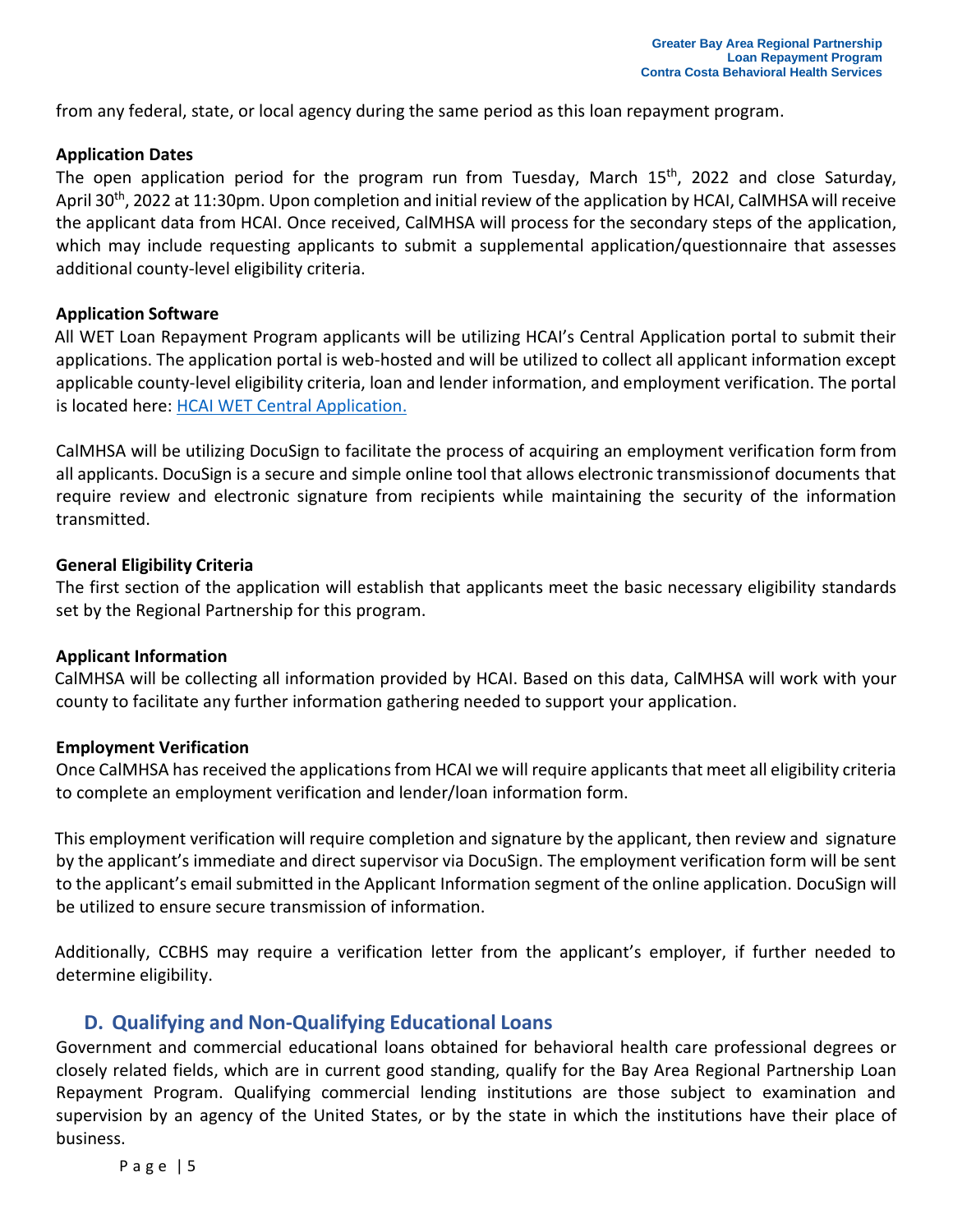The following types of debt are **not** eligible for loan repayment under the program:

- Loans in default
- Loans repaid in full
- Credit card debt
- Primary Care Loans
- Personal lines of credit
- Residency loans

The applicant must have obtained the eligible education loans in their own name. Eligible educationalloans consolidated with loans owed by any other person, such as a spouse, are ineligible for repayment. For loans to remain eligible, applicant/awardees must keep their eligible educational loans separate from other debts.

## <span id="page-6-0"></span>**E. Post Application**

### <span id="page-6-1"></span>**Initial Completeness Review**

Once the application period has closed, CalMHSA will be conducting a completeness review of all the applicant and application materials submitted. This will serve as a cursory review to ensure that all requirements were met. All materials including the employment verification documents will needto be submitted no later than two calendar weeks after receipt to be considered eligible and reviewed.

If CalMHSA identifies issues with any applications, it will be at the discretion of the administrator and participating county to decide whether applicants will be given the opportunity to correct or modify their submissions. If CalMHSA and the participating County extends this opportunity, they will attempt to communicate with applicants through their supplied contact information.

#### <span id="page-6-2"></span>**Evaluator Selection Process**

The independent review panel is comprised of individuals with varied backgrounds, to include professional expertise, lived experience, and personal knowledge. Panelists' information will not be disclosed as a matter of confidentiality. CalMHSA is committed to ensuring the Evaluation Panel is representative of California's racial, ethnic, and cultural diversity.

Details regarding the specific process of selecting evaluators as well as the results of the evaluation process will not be shared as a matter of confidentiality.

#### <span id="page-6-3"></span>**Application Review and Employment Verification**

Once all applications have been checked for completeness and reviewer personal statement scores have been submitted, representatives of the participating counties will perform their verification of employment. During this process, the County representative may contact applicants and/or their designated supervising body to identify discrepancies encountered during the verification process. It is at the discretion of the County to determine their process for resolving discrepancies.

#### <span id="page-6-4"></span>**Establish Individual Contracts and Begin Service Obligation**

Once the final review is complete and the selected applicants are identified, CalMHSA will communicate with all applicants and inform them of the decision made and any next steps.

Chosen applicants (awardees) will have until two weeks to respond to next steps. If an applicant does not confirm acceptance of their award and submit the completed contract, CalMHSA may take this as a forfeit of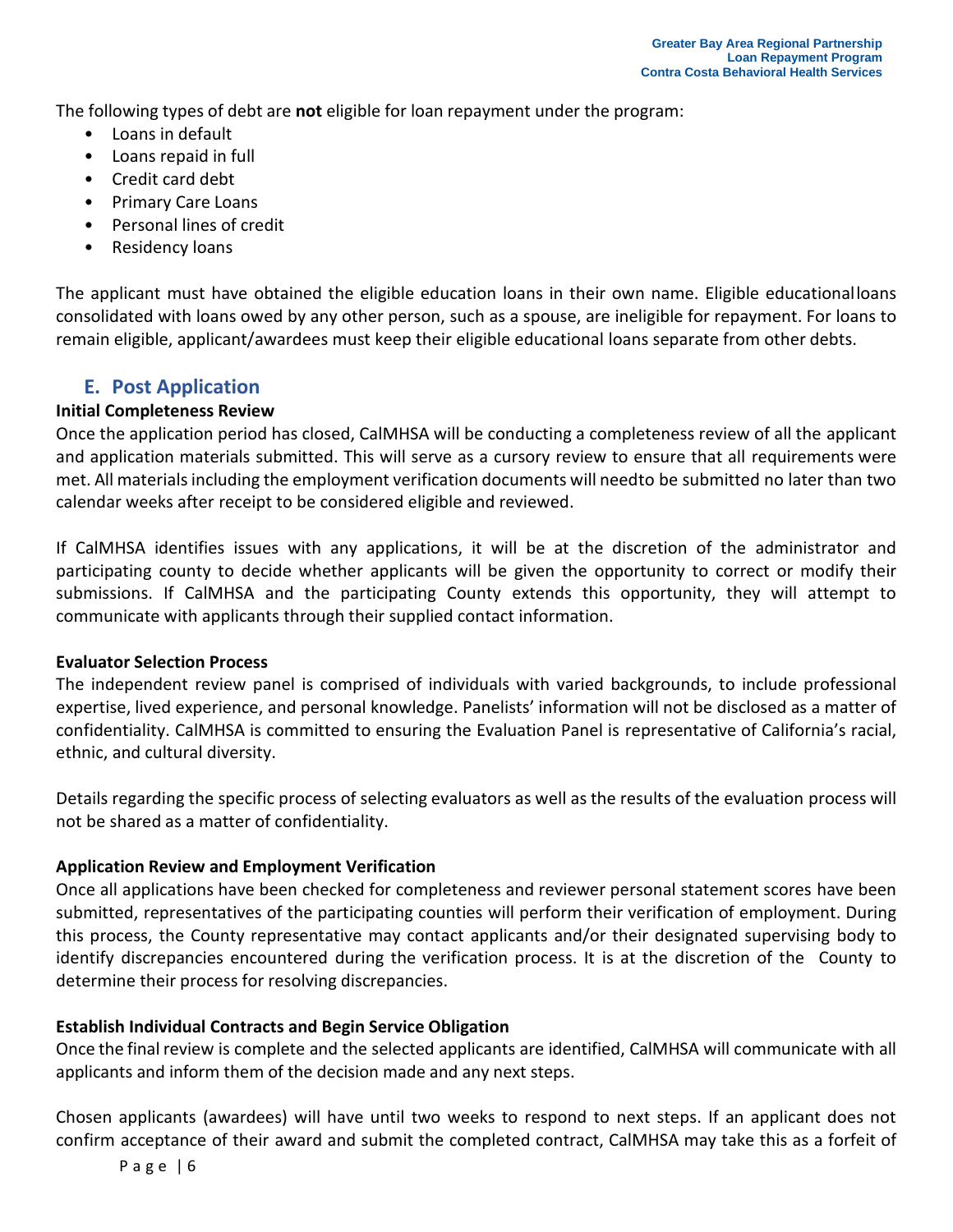their interest in this program.

## **F. Service Obligation**

#### <span id="page-7-1"></span><span id="page-7-0"></span>**General Service Obligation Information and Requirements**

The service obligation is an agreement whereby applicants maintain their position and responsibilities servicing the communities they have identified in their application. Aside from performing bi-annual service check-ins with CalMHSA, an applicant will only need to maintain their employment, hours outlined and position at their specified job site throughout the length of the service obligation period and remain in good standing on the loan.

Refer to the section on **Worksite Absences and Employment Interruption (page 7)** for information on disruptions in employment.

#### <span id="page-7-2"></span>**Bi-Annual Service Verification**

In addition to agreeing to the length of the service obligation, applicants must agree to bi-annual employment verifications (EVs) throughout the length of their service obligation.

Every awardee must submit employment verification documentation (EVs) during the length of their service obligation, which include the initial Employment Verification, the Bi-Annual Employment Verification, and the Final Employment Verification. These EVs serve as check-ins and are intended to ensure program eligibility requirements are being maintained and that circumstances requiring loan repayment do notchange, such as loans falling into default.

The EV form will be communicated during the establishment of the contract with the awardee and must be completed and electronically signed by the awardee. Once completed by the awardee, it will be forwarded to CalMHSA who will confirm with the applicant's practice site. By completing and electronically signing the EV form, the awardee and the practice site are certifying the awardee's compliance or noncompliance with the clinical practice requirements. The Bi-Annual and Final EVs will additionally record the time spent away from the service site during the preceding six - month period to identify personal time off, medical and/or parental leave, or other disruptions in employment.

While CalMHSA will take steps to alert both the awardee and the site to the due date for an SV submission, it is the awardee's responsibility to ensure that their approved service site completes the verification in a timely manner and that it is accurate.

Awardees who fail to ensure that their EV forms are completed and submitted on time risk not receiving service credit and being recommended for default. Awardees who do not submit EVs or who are consistently late in submitting them may become ineligible for future programs.

If an awardee works more than the minimum number of hours per week, then the awardee only needs to report absences (or time spent away from the site) that will impede them from meeting the minimum weekly service requirement. This time should be deducted from the awardee's bank of allowable absences, which is 35 workdays per service year.

#### <span id="page-7-3"></span>**Worksite Absences and Employment Interruption**

It will be the general policy of the program to defer to the allowable job site policies in relation to interruption in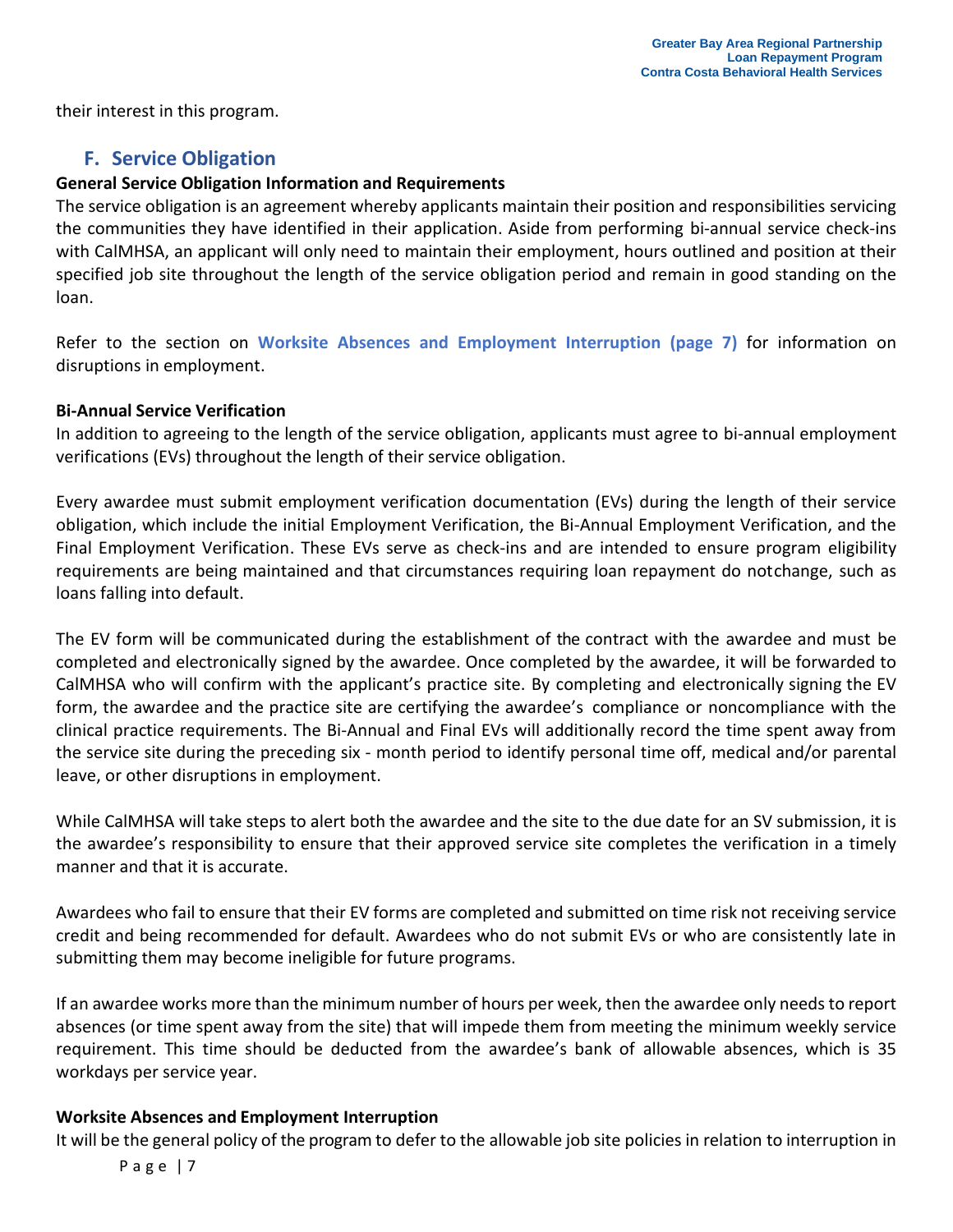service and duties at the job site. Changes in job site, changes in hours worked or hours of direct service to clients/consumers/peers per week, or classification may be cause for disqualification, as it may void the minimum service requirements. An awardee must connect with the County identified point of contact any time there is a change in the site, hours worked, hours of direct service to clients, or change in population served. This should be done in advance whenever possibly, or as soon as known as this may disqualify applicant.

A detailed allowance for job site interruptions will be articulated in an awardee's service contract upon intent to award.

### <span id="page-8-0"></span>**Maternity/Paternity/Adoption Leave**

If an applicant needs to request maternity, paternity, or adoption leave, they must contact CalMHSA. CalMHSA will defer to the preferences of the participating County to determine whether an extension will be allowed to accommodate for approved leave within the boundaries of current job site policies.

#### <span id="page-8-1"></span>**Breach Policy**

CalMHSA reserves the right to recover monies for the awardee's failure to perform the obligations set forth in the program agreement.

### <span id="page-8-2"></span>Section II: Program Guide

### **G. Program Information**

#### <span id="page-8-4"></span><span id="page-8-3"></span>**Program Timeline**

| <b>Event</b>                                                | <b>Key Dates</b>                       |
|-------------------------------------------------------------|----------------------------------------|
| <b>Open Applications</b>                                    | Tuesday, March 15th, 2022              |
| <b>Close Applications</b>                                   | Saturday, April 30th, 2022             |
| Awardees Selected & Applicants Contacted                    | Tuesday, May 23rd, 2022                |
| Applicant Contracts Generated, Lender Information Requested | Monday, May 30 <sup>th</sup> , 2022    |
| <b>Service Obligation Period Begins</b>                     | Friday, July 1, 2022                   |
| Service Period Check-In 1(Initial)<br>$\bullet$             | Friday, January 6 <sup>th</sup> , 2023 |
| Service Period Check-In 2 (Final)<br>$\bullet$              | Monday, June 19th, 2023                |
| <b>Service Obligation Period Ends</b>                       | Friday, June 30 <sup>th</sup> , 2023   |
| <b>Funds Dispersed</b>                                      | Thursday, August 31st, 2023            |

#### <span id="page-8-5"></span>**Program Background**

The program was developed through the Mental Health Services Act (MHSA) Workforce Education and Training (WET) component and in collaboration with the California Mental Health Services Authority (CalMHSA).

The purpose of the program is to provide financial incentive to retain current qualified, eligible employees in hard-to-fill/ hard-to-retain positions in the public behavioral system. A limited numberof awards will be available of up to \$10,000 towards repayment of educational loans in exchange for a 12-month service obligation. Eligible applicants must work in an outpatient setting or in contracted, community-based organization in a hard-to-fill/ hard-to-retain position, as defined by the county's public behavioral health system.

The Loan Repayment Program is a financial incentive strategy that is included in the Statewide Mental MHSA WET Five Year Plan. It is designed to retain public behavioral healthcare professionals which reflect the cultural and linguistic needs of the population's served. Through this program the County's public behavioral health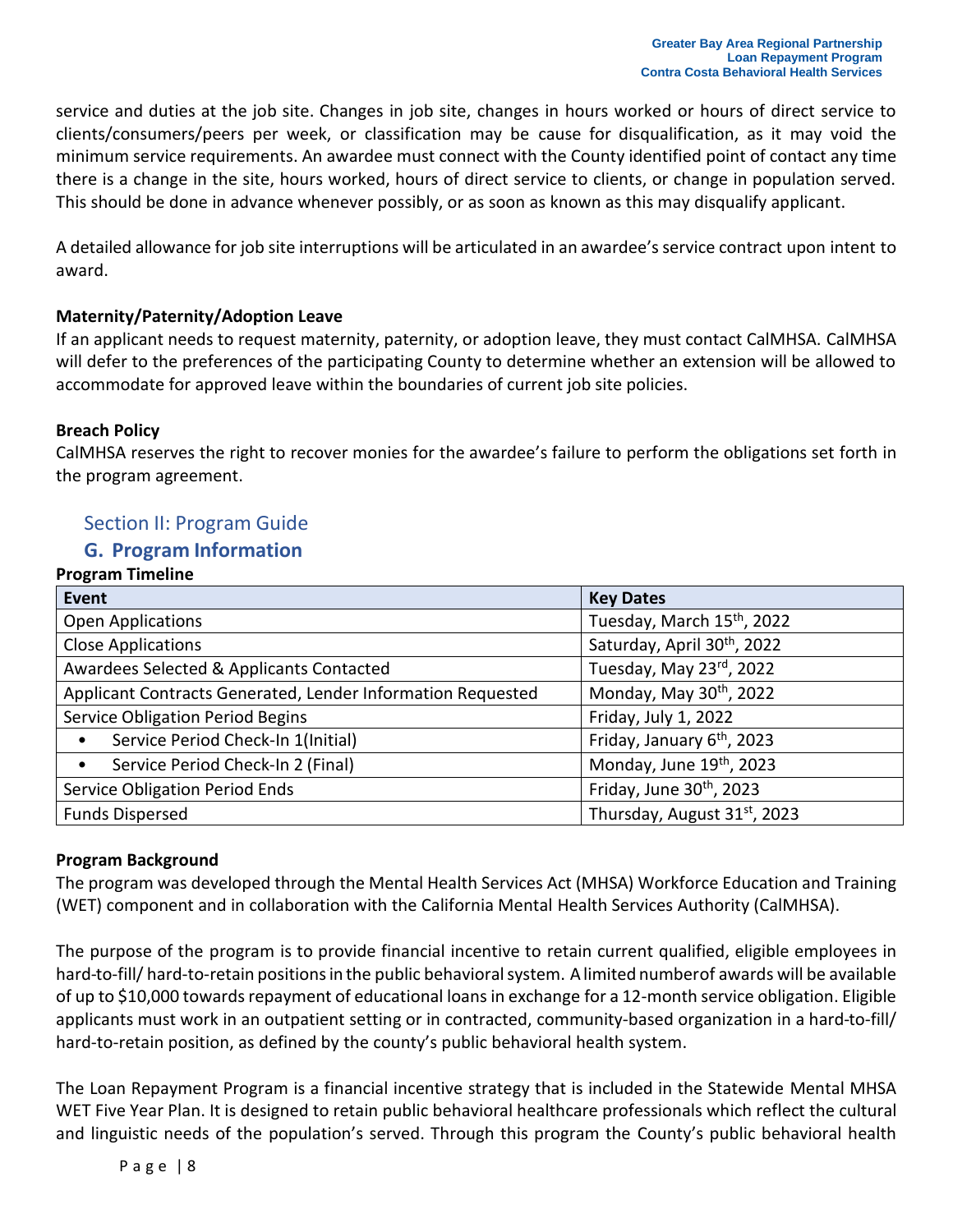system seeks to support qualified employees who meet eligibility requirements and commit to a 12-month service obligation.

#### **Issuing Body**

The California Mental Health Services Authority (CalMHSA) is a Joint Powers Authority, an independent government agency created by California counties and cities, focused on the efficient delivery of California mental health projects for its members. CalMHSA collaborates with the Member Counties/Cities to implement mental health services, project, and educational programs across the state, regionally, and locally.

CalMHSA will perform contract oversight and maintenance for this program. In this role, CalMHSA will serve as point-of-contact between awardees and County Behavioral Health agencies in issues regarding the Program. CalMHSA will also maintain contact with all recipients of awards and their educational loan providers.

#### <span id="page-9-0"></span>**Available Funding and Amounts**

Individual awards will not exceed \$10,000 for each applicant per 12-month service obligation. CalMHSA and participating Counties may award full, partial, or no funding to an applicant based on a combination of application eligibility criteria, strength of personal statement submission, and available funding.

### **H. Communication Requirements**

<span id="page-9-1"></span>Awardees must email CalMHSA and the County site point of contact within these specified timeframes for the following reasons:

- a. Prior to or immediately:
	- If you are no longer employed by the approved job site or will become employed elsewhere during the period of the award. This will assist CalMHSA and Counties to identify if an awardee may still be eligible at the new place of employment.
	- Will be changing your position within your organization
	- Anytime there is a change that would affect the minimum eligibility requirements

#### b. Prior to, immediately or within 30 calendar days if you:

- Have a change to your name, mailing address, phone number, e-mail address or lendinginstitution
- Begin a leave of absence for any reason
- Begin maternity/paternity/adoption leave
- Are requesting to switch from full-time to half-time status

#### <span id="page-9-2"></span>**Leaving an Approved Job Site/Provider Role Prior to Completion of Service**

CalMHSA and counties expect that awardees will fulfill their obligation at the approved job site in their specified role identified in their initial application. If an awardee feels they can no longer continue working at the approved job site or in their hard-to-fill/ hard-to-retain role, the awardee must discuss the situation and/or concerns with the County site point of contact and CalMHSA contact immediately via phone or email.

If the awardee leaves their approved job site without prior communication with and approval from the County site point of contact and CalMHSA, they may be placed in default as of the date they stopped providing client care at the approved job site and become liable for any monetary damages specified in the awardee's CalMHSA